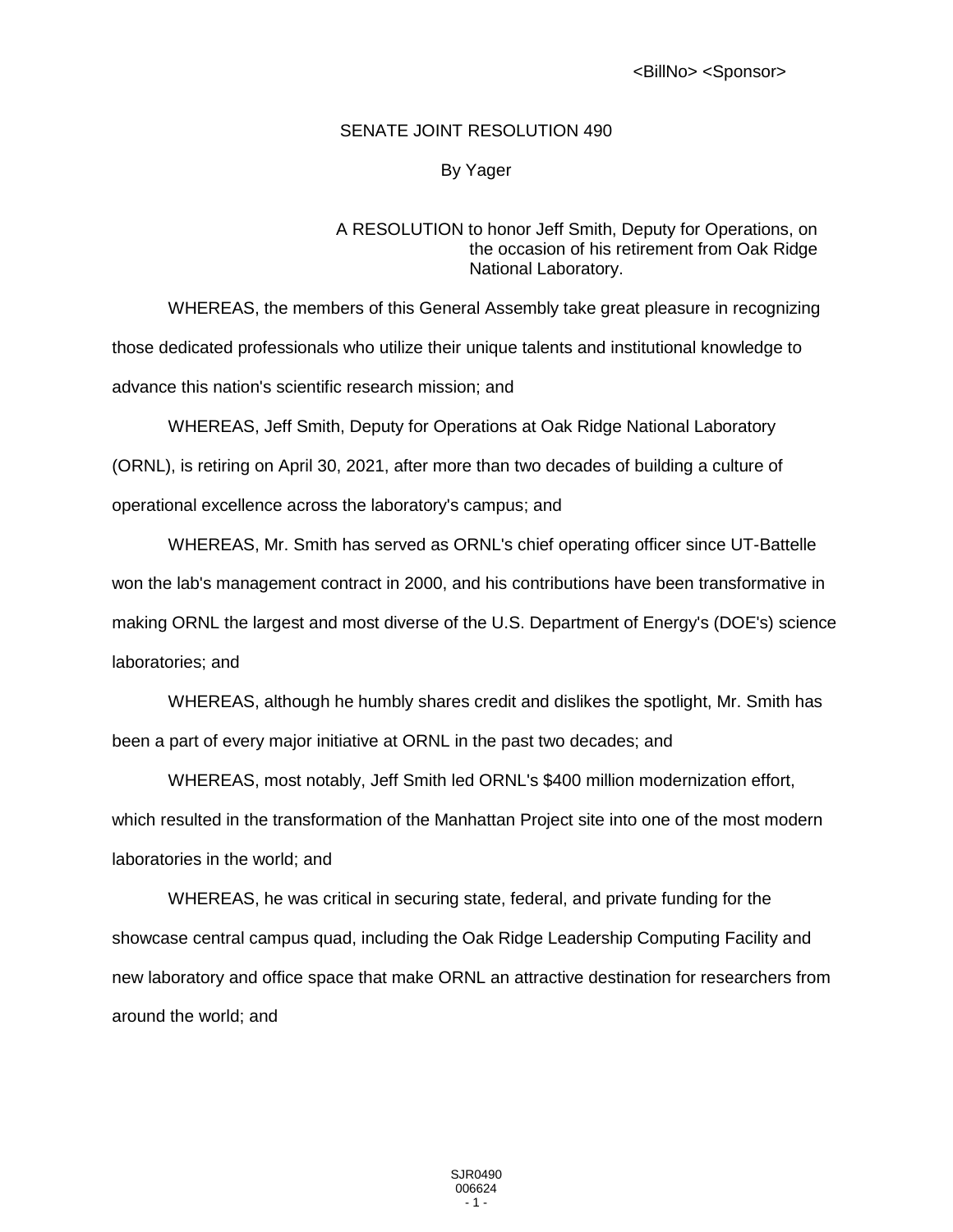WHEREAS, Jeff Smith has also brought a strong safety culture to ORNL, and his contributions now benefit all seven national laboratories in which Battelle has an operating interest; and

WHEREAS, he has overseen efforts to improve the reliability of the High Flux Isotope Reactor, supported the construction and operation of the Spallation Neutron Source, and served as the principal interface with U.S. Department of Defense on a major classified program; and

WHEREAS, Mr. Smith has participated in the development of all of Battelle's bids on laboratory management contracts in the past fifteen years and has served on the governing boards of DOE's Pacific Northwest, Brookhaven, and Idaho national laboratories and the National Renewable Energy Laboratory; and

WHEREAS, Mr. Smith has given back to his community as a leader in the renovation and expansion of Oak Ridge High School, and he was instrumental in the recruitment of Cirrus Aircraft to Blount County; and

WHEREAS, he is a longtime board member of the Metropolitan Knoxville Airport Authority and served on the White House Transition Planning Office responsible for creating the Department of Homeland Security; and

WHEREAS, in 2018, he began his presidentially appointed, Senate-confirmed term on the Tennessee Valley Authority (TVA) Board of Directors, and he currently chairs TVA's Nuclear Oversight Committee; and

WHEREAS, Mr. Smith has served on the boards of Aid to Distressed Families of Appalachian Counties, the Anderson County Red Cross, and Oak Ridge Associated Universities, and he is currently a member of the boards of the Metropolitan Knoxville Airport Authority, Cherokee Farms Development Corporation, and the East Tennessee Economic Council; and